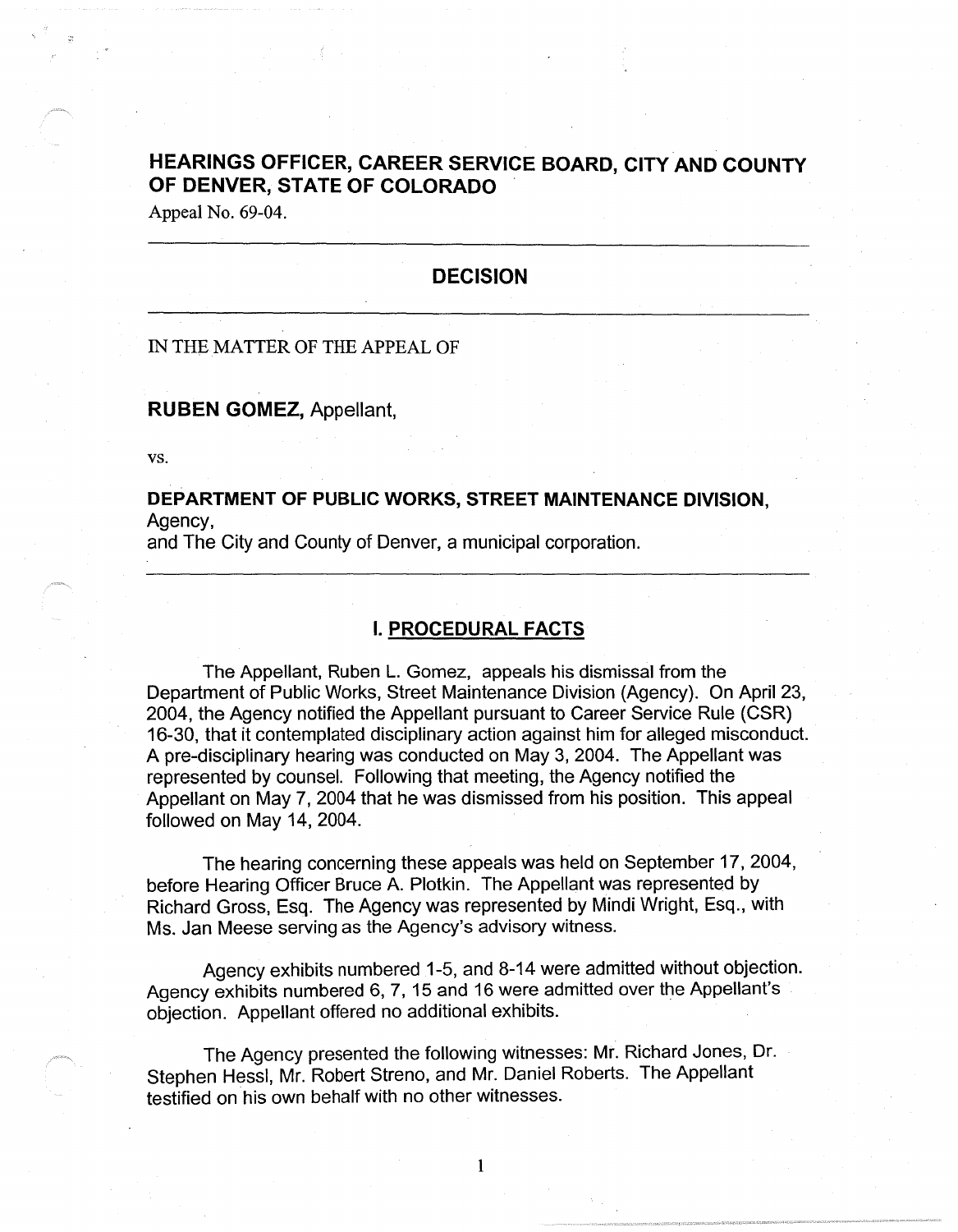#### **II. ISSUES**

The following issues were presented for appeal:

- 1. Has the Appellant stated a claim upon which the Hearings Officer has jurisdiction to grant relief?
- 2. Did the Appellant violate CSR 16-50 A. 3), 4), 7), 14) or 18); CSR 16-51 A. 5), 10), or 11 ); Executive Order #94; or Public Works Policies and Rules.
- 3. If the Appellant violated any of the above referenced Career Service rules or Department regulations, was the Agency justified in dismissing the Appellant?

#### Ill. **FINDINGS AND ANALYSIS**

#### 1. Background

The Appellant was a heavy equipment operator for the Street Maintenance Division of the Department of Public Works. The U.S. Department of Transportation (DOT), Omnibus Transportation Employee Testing Act, requires random drug and alcohol testing for all commercial motor vehicle drivers such as the Appellant. The Appellant attended training regarding these regulations on April 3, 1995.

On April 16, 2004, the Appellant's name was randomly selected by the Occupational Health and Safety Clinic (OHSC) for testing. At approximately 9:15 a.m., while the Appellant was operating a Motor Grader, his immediate supervisor, Bob Streno, informed the Appellant he was required to report to the OHSC for a random drug and alcohol test. At approximately 10:50 a.m. the Appellant provided a urine specimen at OHSC. The Appellant was in a closed bathroom and not observed while providing this specimen. Then, in the presence of the Appellant and his supervisor, Technician Richard E. Jones (Jones) divided the specimen into two separate containers, labeled and sealed them. Each "split" was signed by the Appellant. The parties then signed chain of custody papers. Jones attached them to the specimen and sent the entire package via overnight carrier to a testing laboratory. The chain of custody papers were signed at each transfer of the specimen between the clinic and the laboratory. [Exhibit 5].

Immediately after the Appellant provided his urine specimen; Jones measured the temperature of the specimen in accordance with DOT requirements, and found it was below the acceptable range of 90-100 degrees F.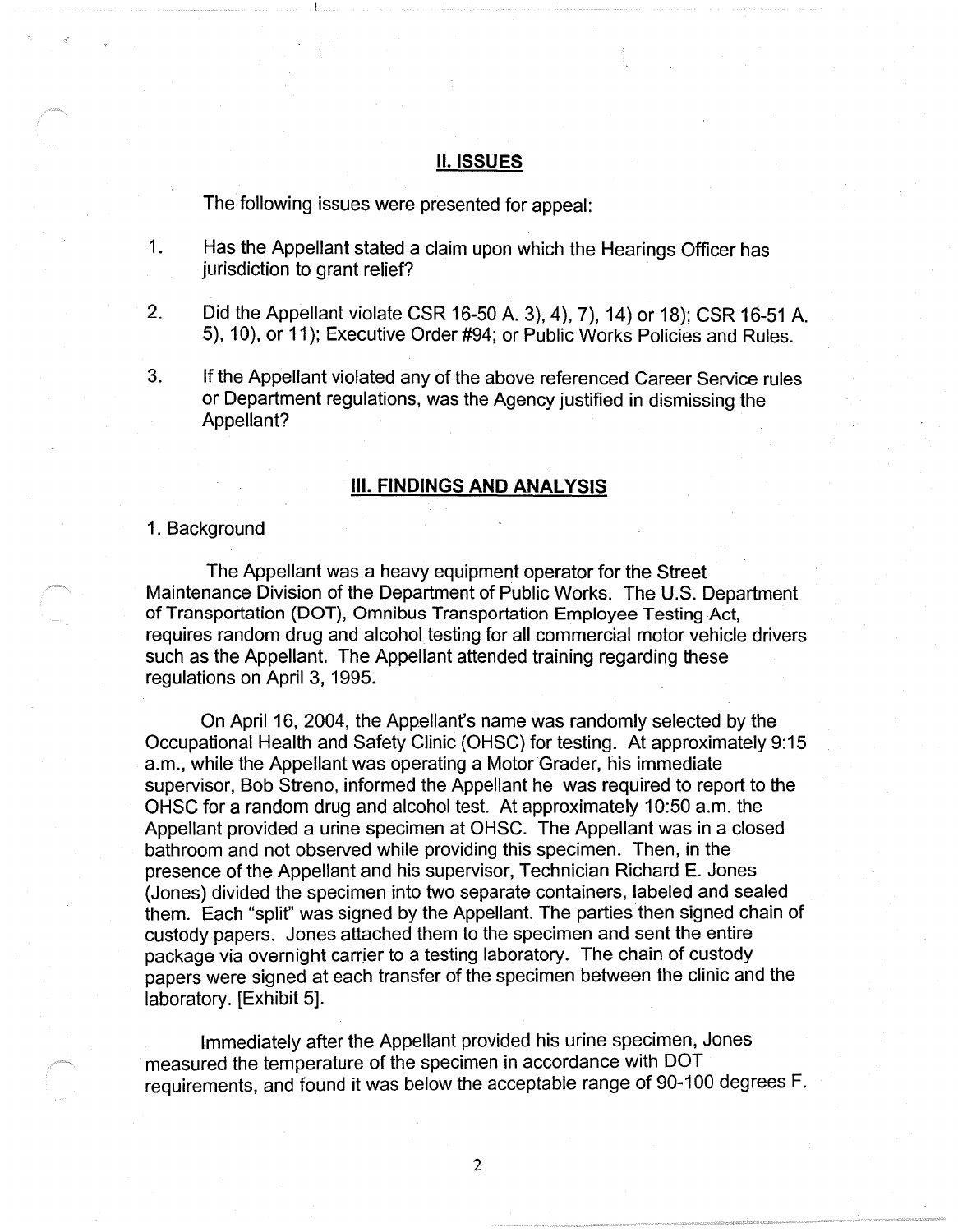Jones informed the Appellant he would have to provide another specimen under direct observation, in accordance with DOT testing requirements.

In the waiting area, Streno instructed the Appellant to drink some water. The Appellant said he needed to make a phone call. Streno followed the Appellant and observed, but did not listen to the call. They returned to the waiting area where the Appellant drank some more water. Approximately fifteen minutes later, the Appellant again asked to use the telephone. Streno remained behind momentarily, then searched for the Appellant who was not at the telephone. He observed the Appellant enter a nearby bathroom where the Appellant locked the door. Streno banged on the bathroom door and yelled "you lied to me," and that the Appellant should have asked to go to the bathroom. Streno demanded the Appellant open the door. After some forty-five seconds, the Appellant opened the door. The toilet was running and the Appellant was wiping his hands. Streno escorted the Appellant back to the waiting area.

At approximately 1:00 p.m. Jones observed the Appellant provide a second urine specimen. The second specimen was divided, placed in two separate containers, and sealed in the same fashion as the first specimen. The Appellant then returned to his driving duties that same day.

On April 22, 2004, the Street Maintenance Division was notified from OHSC the Appellant's first test was positive for cocaine and the second test was determined to be "specimen substituted." DOT defines a substituted specimen as any substance incompatible with human urine, and deems such a result to be a refusal to test. The Medical Review Officer (MRO) for OHSC, Dr. Stephen M. Hessl, spoke with the Appellant and concluded there was no medical explanation for the Appellant's substituted specimen. The Appellant was then placed on investigatory leave that same day.

On May 3, 2004, a pre-disciplinary meeting was held. The Appellant attended with his attorney, Richard Gross. The Appellant provided a statement and on May 5, 2004, submitted an additional written statement.

At the Appellant's request, OHSC sent the second container from the first test to a second laboratory for testing. The second laboratory confirmed the specimen was positive for cocaine.

On May 7, 2004, the Agency sent the Appellant notification of his dismissal. The dismissal was approved by Daniel Roberts, Acting Director, Street Maintenance Division, Department of Public Works. The Appellant filed his appeal on May 14, 2004.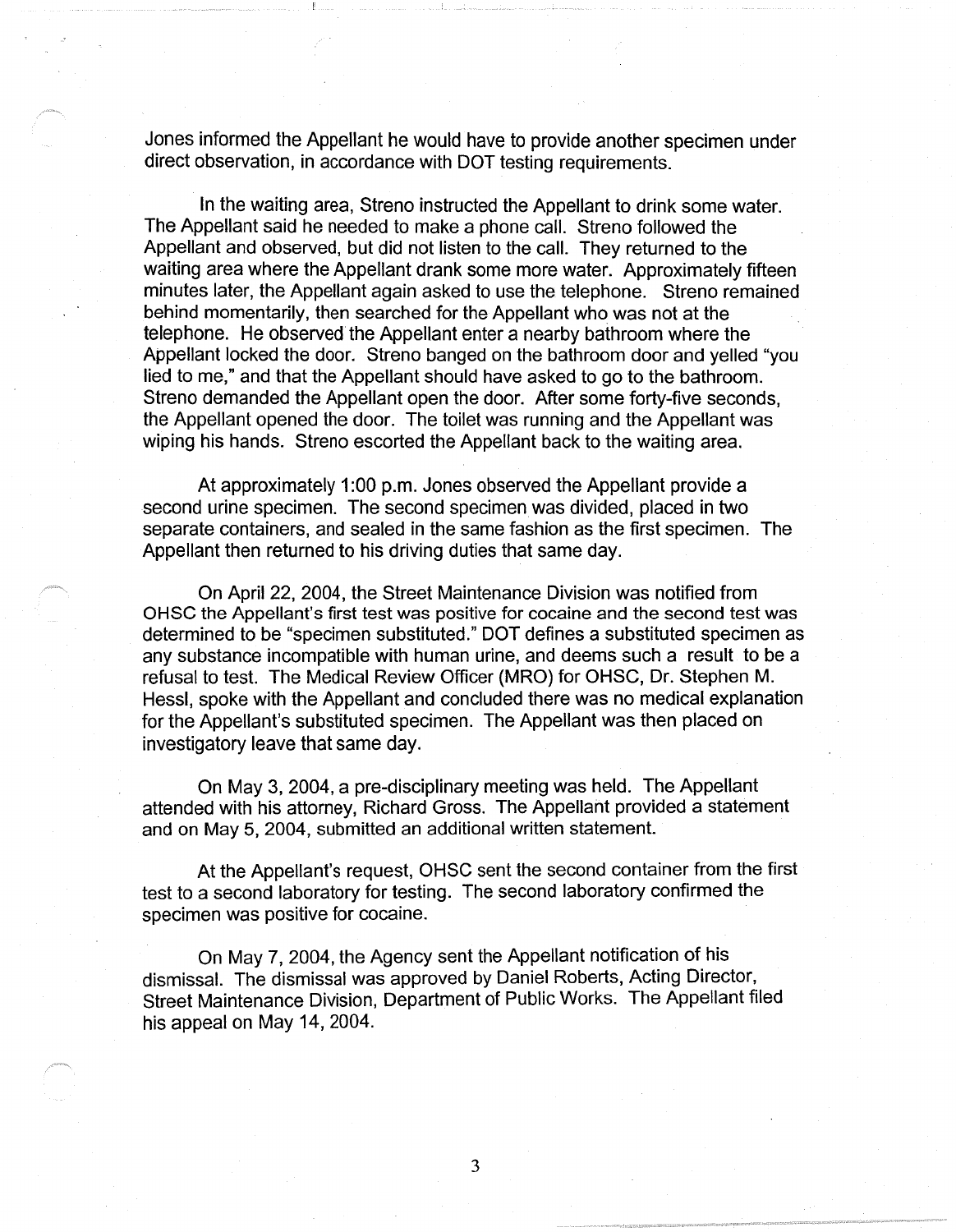### **IV. DISCUSSION**

#### A. Jurisdiction

The Appeal of the Appellant's termination, under the Career Service Rules cited by the Agency, is a proper matter for consideration. The Appellant timely filed his appeal. The Hearing Officer finds both subject matter jurisdiction and personal jurisdiction are properly before him.

#### B. CSR 16-50 A. 3) Dishonesty, including but not limited to... lying to superiors....

The Agency witness Robert Streno (Streno) is the Operations Supervisor for the Department of Public Works, Street Maintenance Division. In that capacity he supervised the Appellant. Streno testified at hearing that on April 16, 2004, while he was waiting with the Appellant in the OSHC waiting area for drug and alcohol testing, the Appellant asked to use the telephone twice. The second time, the Appellant was out of Streno's sight momentarily. Streno became suspicious, and followed the Appellant who was not at the telephone or in the area. He saw the Appellant enter a bathroom in an adjacent hallway, and heard the door lock. He pounded on the door, yelling "you lied to me," and demanded to be let in. Steno testified the Appellant was out of sight a total of one to two minutes. When the Appellant unlocked the bathroom door, Streno saw the toilet running and the Appellant wiping his hands. [Streno testimony].

The Appellant did not contest Streno's recollection of the incident. He only explained that he barely had time to sit when Streno banged on the door. [Appellant testimony]. When asked if he lied to Streno about going to the bathroom, the Appellant answered, somewhat indirectly, "he knew I had to go [the bathroom]". [Appellant testimony].

Under most circumstances, an employee's stating he was going to make a phone call, then proceeding to the bathroom without ever stopping to make the call would not be a significant violation. Under the circumstances of this case the consequences are important.

In 1995, following a random DOT drug test, the Appellant tested positive for cocaine. [Testimony of Daniel Roberts]. He entered into a "Stipulation and Agreement" in lieu of dismissal, in which he admitted cocaine use. [Exhibit 14]. Under Executive Order #94, the "City and County of Denver Employee's Alcohol and Drug Policy" [Exhibit 11], a first violation permits an employee, found to have a positive drug test, to enter into a stipulation in lieu of dismissal; however a second positive test at any time while in city employ requires termination under the Executive Order. [Exhibit 11, p.12-13]. The Appellant was familiar with Executive Order #94 requirements. He admitted receiving training in Executive Order #94 in 1995, 1999, and most recently, in February 2003. [Cross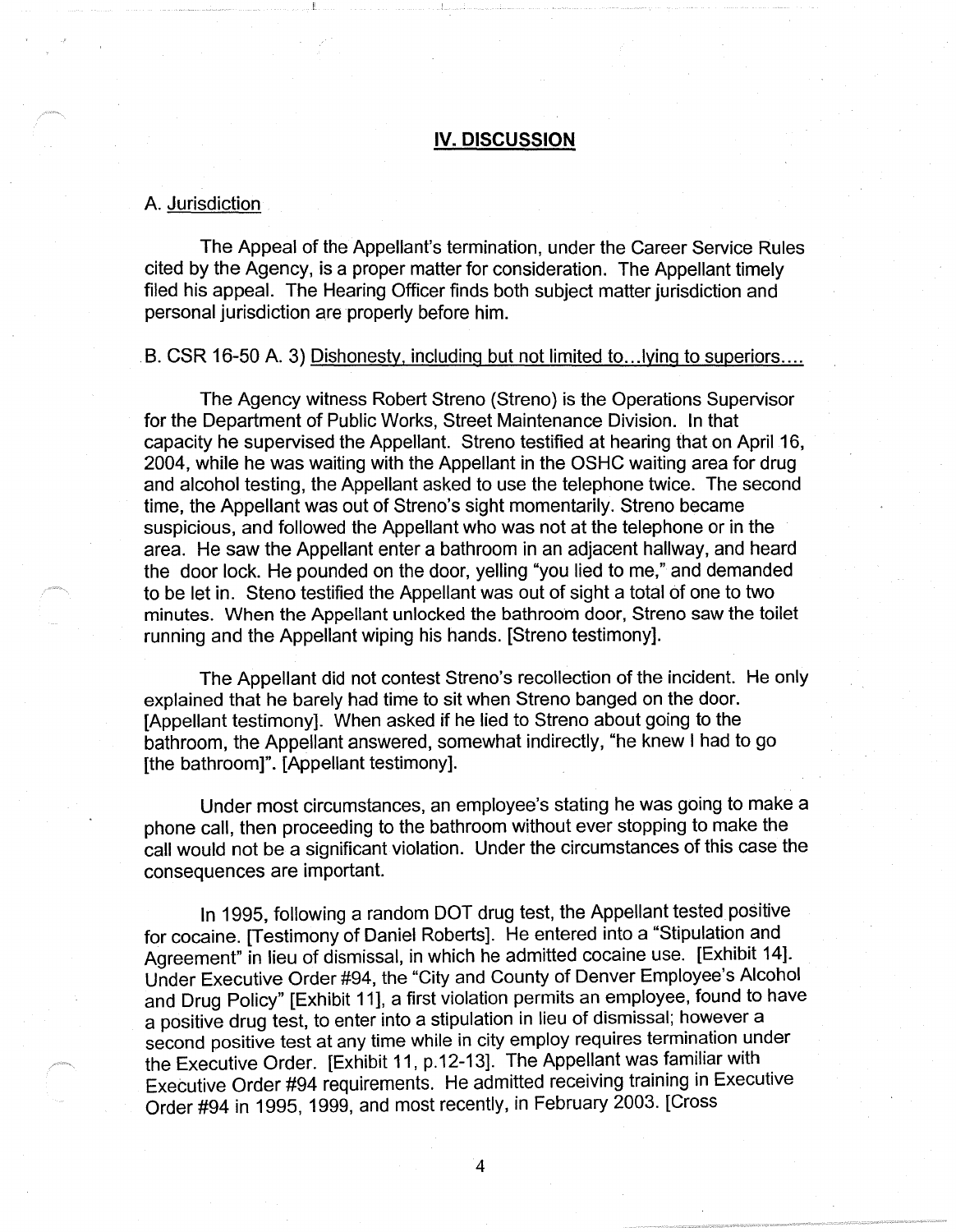examination of Appellant, Exhibits 8, 9, and 10]. Under the terms of his Stipulation in 1995, he was randomly tested twelve times [Appellant testimony], and tested numerous times since then, under DOT regulations for random testing. Id. Thus he was familiar with testing procedures, including the knowledge that a supervisor must always be present during testing, to insure compliance.

In summary, these were the circumstances important to the alleged violation: the Appellant already had one strike out of a two-strikes-and-you're-out policy in drug testing; he had ample experience with the testing process to know the importance of maintaining the transparency of the proceedings; knowing he was about to be re-tested, the Appellant said he was going to use the telephone and immediately disappeared into the bathroom, unsupervised, following which he provided a specimen deemed "substituted." Given these circumstances, the incorrect information supplied by the Appellant to his supervisor constitutes a violation of 16-50 A. 3) by a preponderance of the evidence.

C. CSR 16-50 A. 4) Being under the influence, subject to the effects of, or impaired by alcohol or an illegal drug: while on duty ... while operating city/agency vehicle or equipment...."

The Agency found the Appellant in violation of this rule when the results of his first specimen returned positive for cocaine. The Agency concluded since the Appellant was driving heavy equipment immediately before and after his positive drug test, that the Appellant was either under the influence or subject to the effects of cocaine while on duty, in violation of CSR 16-50 A. 4 ). [Roberts testimony].

In further support of this contention, the Agency presented the testimony of Dr. Hessl (Hessl), who the Hearing Officer certified as an expert in drug and alcohol screening and review. Hessl is the Director of Occupational Health for the Denver Health and Hospitals Authority. In that capacity, he oversees two clinics, including the aforementioned OHSC clinic. He is also the designated Medical Review Officer (MRO) for DOT-regulated drug and alcohol testing. As the MRO, Hessl reviews drug and alcohol testing procedure in the clinics and reviews each positive result, including the Appellant's positive test for cocaine. [Hessl testimony]. If the laboratory finds a specimen is positive Hessl then interviews the subject to determine if there is a medical reason that would justify the positive test, for example, if the subject is taking a medicine containing cocaine metabolite. [Hessl testimony]. Hessl interviewed the Appellant following his positive test result and concluded there was no medical reason justifying the positive test result for cocaine. [Hessl testimony]. He also testified that a test for · cocaine is determined to be positive when the testing laboratory measures 150 nanograms (ng) of cocaine metabolite in the specimen. Id. According to Executive Order #94, an employee is "subject to the effects of an illegal drug"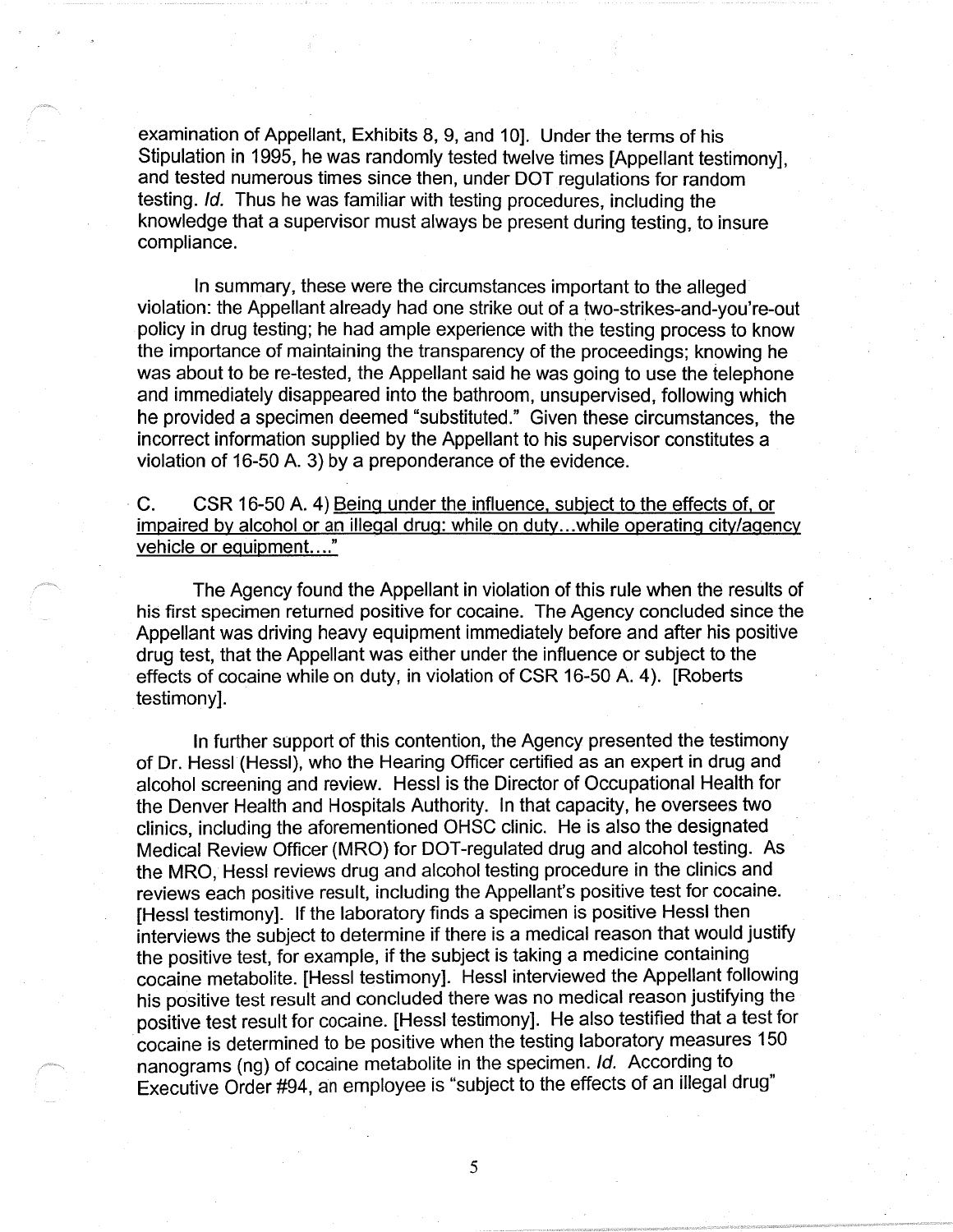when tested positive at 150 ng of cocaine metabolite. [Exhibit 11, p.17]. He also testified the half-life of cocaine is generally ten to twelve hours.

In response, the Appellant questioned Hessl about the reliability of the test results. Hessl replied while there may be some small percentage of error, he doubted that was the case here because (1) two separate laboratories confirmed the positive cocaine test from the same, split sample; (2) the samples are sealed and initialed by the employee to avoid any intentional or unintentional tampering; (3) proficiency in testing both at the clinic and at the laboratory is governed by federal regulations; (4) testing of the first specimen, even though the temperature was out of range, is mandated by DOT regulations; (5) the presence of cocaine metabolite is not affected by the temperature of the specimen. [Hessl testimony].

The Hearing Officer finds as follows. The Appellant tested positive for cocaine on April 16, 2004 at 10:50 a.m. [Exhibit 4], within approximately one and one half hours after operating heavy equipment for the city. He operated heavy equipment on duty again, shortly after his positive test. The effects of cocaine generally lasts for ten to twelve hours (the half-life) and the Appellant was operating equipment both before and after his positive test, well within ten to twelve hours of testing positive for cocaine. The testing procedures are reliable by a preponderance of the evidence. The Hearing Officer therefore concludes the Agency has proven, by a preponderance of the evidence, that the Appellant was in violation of CSR 16-50 A. 4).

# D. CSR 16-50 A. 7) Refusing to comply with the orders of an authorized supervisor....

Daniel Roberts (Roberts) is the Director of Public Works, Street Maintenance Division. He was the Appellant's second-level supervisor. Roberts testified he found the Appellant in violation of this rule twice: first, that Jones and Streno both instructed the Appellant regarding testing procedures and the Appellant violated those procedures; secondly, the Appellant's violation of department rules, here Executive Order #94, was considered a refusal to comply with the orders of a supervisor. [Roberts testimony].

The Hearing Officer disagrees. Neither Jones nor Streno testified he instructed the Appellant to remain within sight at all times. Jones stated it is up to the supervisor to do so, [Jones testimony], and Streno was silent on the subject. Also, there is no evidence to support the proposition that a violation of a department rule equates with a refusal to comply with a supervisor.

On the other hand, the Appellant admitted receiving training in Executive Order #94 in 1995, 1999, and most recently in February 2003. [Cross examination of Appellant, Exhibits 8, 9, and 10]. In addition, he was randomly tested twelve times [Appellant testimony], plus numerous times since then, under DOT regulations for random testing, id. The Appellant was aware he needed to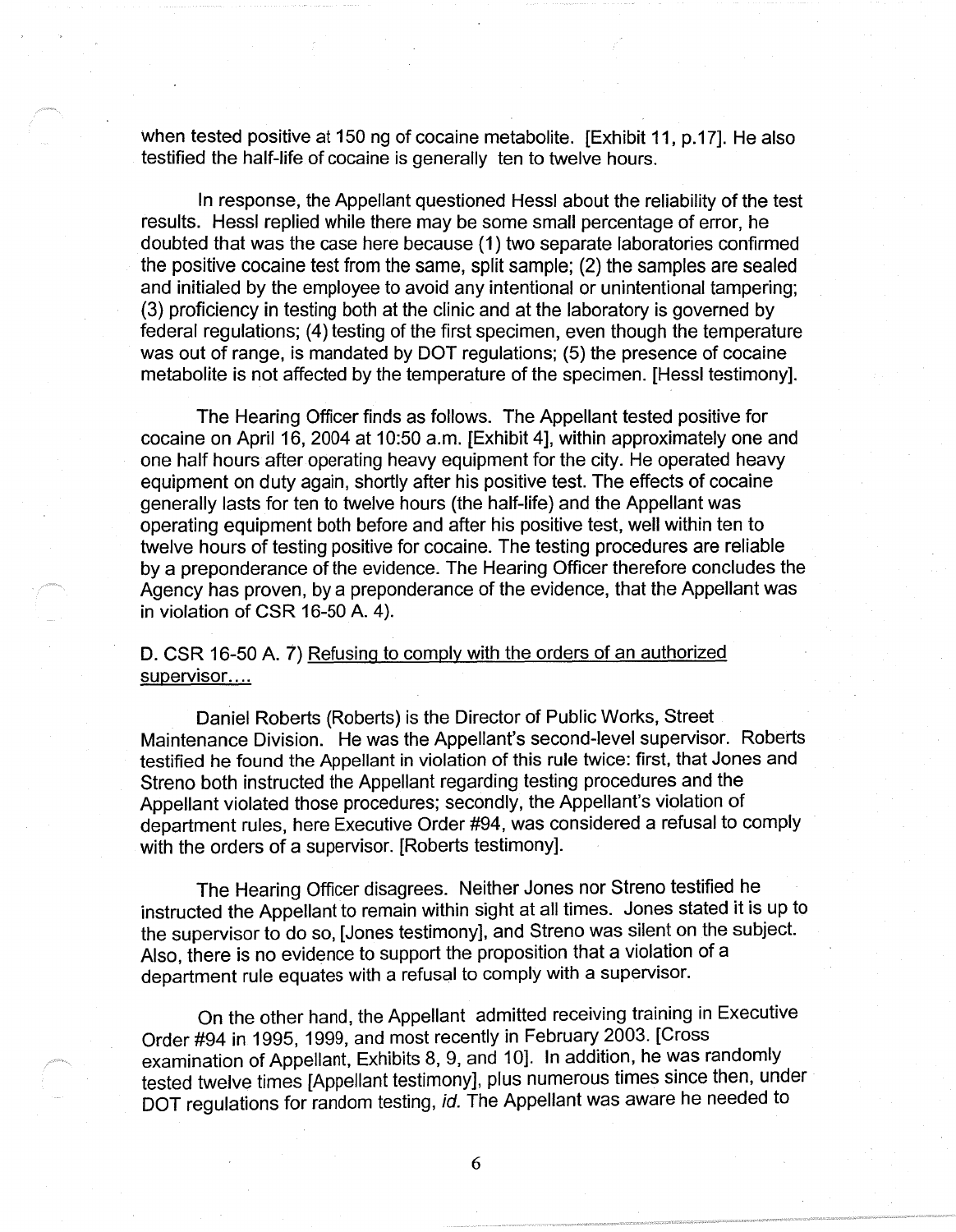seek permission to use the telephone from his supervisor, as he asked twice to do so. That history, combined with the Appellant's seeking to use the telephone, then, knowing he was about to be tested for drug use, disappearing furtively into a bathroom without supervision, plainly indicates he understood his actions were impermissible. The Appellant offered no justification for his actions. The Hearing Officer therefore imputes an on-going requirement to seek permission from his supervisor before using the bathroom while awaiting a random drug test. His failure to inform his supervisor under these circumstances indicates a willful refusal to comply with testing regulations. Therefore, the Hearing Officer finds the Appellant was in violation of CSR 16-50 A. 7) by a preponderance of the evidence.

# E. CSR 16-50 A. 14) Failure to ... observe safety regulations which ... jeopardizes the safety of self or others....

The Appellant admitted he received and reviewed a copy of the Public Works Department Policies and Rules Handbook, Exhibit 12, 13 [Appellant cross-examination]. That document states "[e]mployees are required to comply with all Department of Transportation (DOT) regulations, Executive Orders...," [Exhibit 13], and "it is prohibited for any City employee to use, be under the influence or subject to the effects of ... an illegal drug" [Exhibit 12].

Hessl testified the Appellant tested positive for cocaine on April 16, 2004. [Exhibit 6, Hessl testimony]. That test was conducted at approximately 10:50 a.m. [Exhibits 3, 4]. The Appellant was driving heavy equipment on Denver streets within one and one half hours before that positive test and drove the same heavy equipment again shortly after that positive test. Hessl testified the half-life of cocaine is approximately ten to twelve hours. It is therefore reasonable to infer the Appellant was subject to the effects of the illegal drug cocaine while operating heavy equipment on Denver city streets, in violation of Public Works Department rules.

The Appellant's testimony concerning the unreliability of the testing procedures is unconvincing. Hessl testified as to the redundant verification of the positive test and tightly-regulated procedures followed when testing under DOT regulations. The Hearing Officer concludes the Appellant was in violation of CSR 16-50 A. 14) by a preponderance of the evidence.

#### E. CSR 16-50 A. 18) Conduct which violates an executive order.

Executive Order #94 applies to all City of Denver workers. [Exhibit 11]. The Appellant affirmed he received a copy of that order and training in its application. [Exhibit 8]. Roberts concluded the Appellant violated this rule because the Appellant tested positive for an illegal substance, and that his second test was deemed "substituted," both violations of Executive Order #94. [Roberts testimony].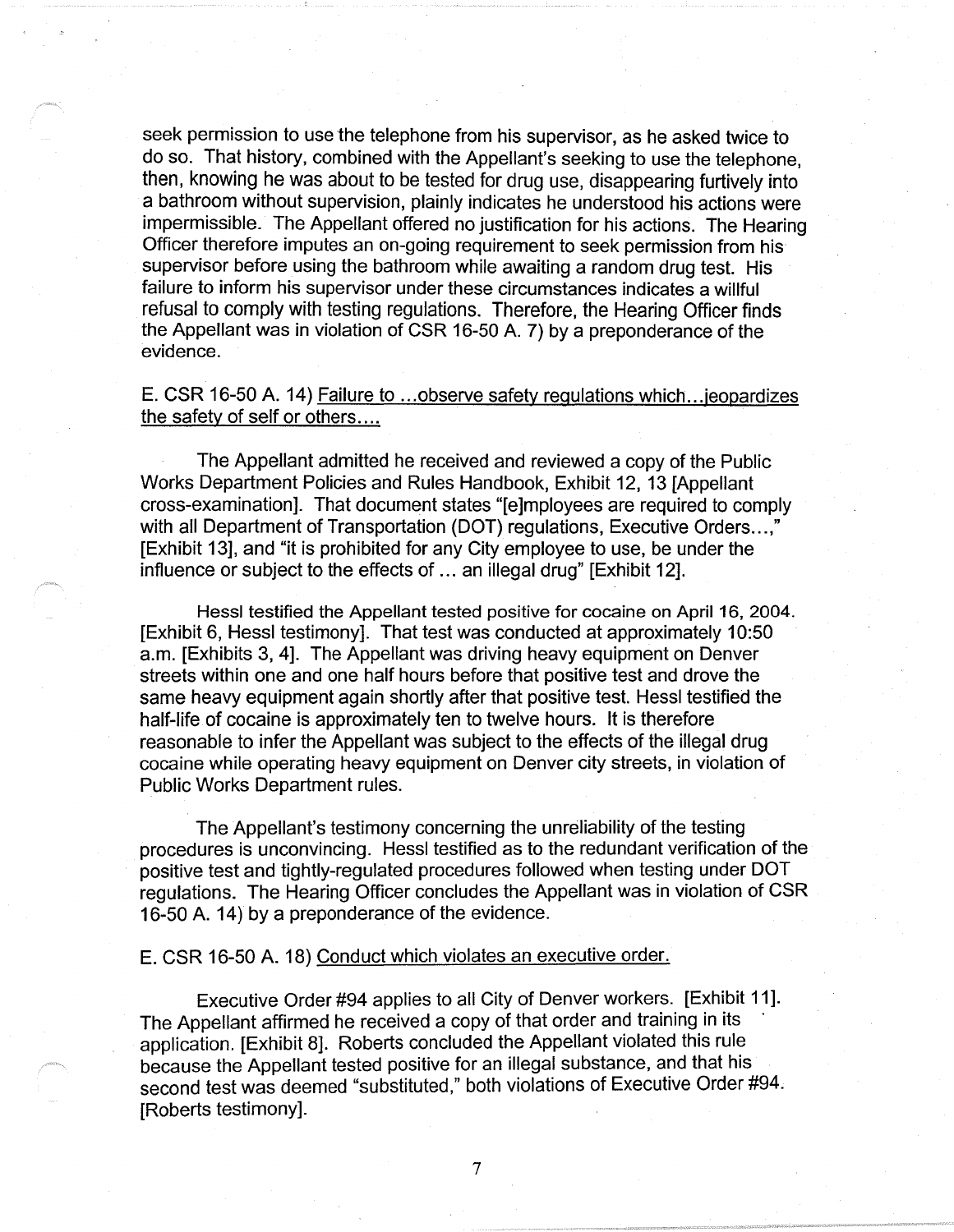As above, the Appellant responded by questioning the reliability of the testing procedures and results. The Hearing Officer has already found the Appellant's challenge to be without merit. Therefore, because the Appellant's tests both violated Executive Order #94, the Agency has proven, by a preponderance of the evidence, the Appellant is in violation of CSR 16-50 A. 18). This is the Appellant's second violation of Executive Order #94 which states termination is mandatory for a second violation .. [Exhibit 11].

#### F. CSR 16-51 A. 5). Failure to observe department regulations.

The Appellant admitted he received and reviewed a copy of the Public Works Department Policies and Rules Handbook, Exhibits 12, 13. [Appellant cross-examination]. That document states "[e]mployees are required to comply with all Department of Transportation (DOT) regulations, Executive Orders..." [Exhibit 13], and "it is prohibited for any City employee to use, be under the influence or subject to the effects of ... an illegal drug" [Exhibit 12].

Roberts testified he sustained this violation because the Appellant violated the Department of Public Works Policies and Rules, Exhibit 9, receipt of which was acknowledged by the Appellant. [Roberts testimony]. Those Policies and Rules specifically adopt Executive Order #94, [Exhibit 9], which the Hearing Officer has already found the Appellant violated, above. See discussion, supra. Roberts also testified he sustained this violation because the Appellant was required, and failed, to maintain a safe working environment, because, his test results indicate he was subject to the influence of cocaine while driving, in violation of the Department's Workplace Safety Regulations, Exhibit 13. [Roberts testimony].

The Appellant responded by declaring his accident-free history, lack of traffic citations, and lack of visible, contemporaneous evidence that he was subject to the effects of cocaine while at work. The Hearing Officer has already found the test results to be convincing by a preponderance of the evidence, and finds the lack of visible evidence unconvincing, as two, independent test results, both positive for cocaine, speak for themselves. Moreover, the Hearing Officer finds the Appellant's positive test, indicating a level of cocaine at or exceeding 150 ng cocaine metabolite, subjected him to its effects according to Executive Order #94. [Exhibit 11, p. 17]. As the Appellant was subject to the effects of cocaine in violation of the above-stated departmental regulations, he was in violation of CSR 16-51 A. 5), by a preponderance of the evidence.

G. CSR 16-51 A. 10). Failure to comply with the instructions of an authorized supervisor.

The same discussion which applied, above, to Appellant's violation of CSR 16-50 A. 7), refusing to comply with the orders of an authorized supervisor,